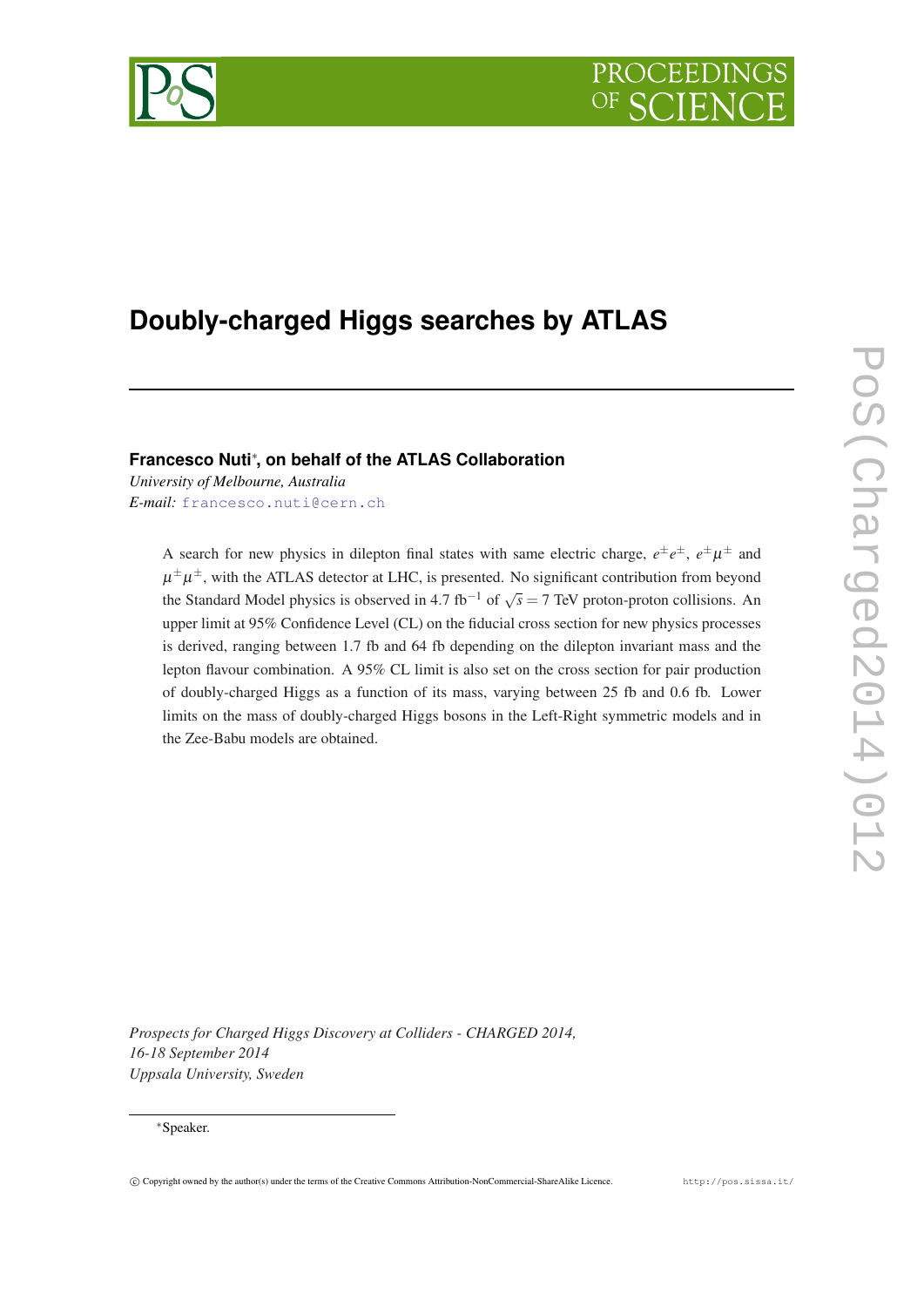# 1. Introduction

Same-sign leptons are a very clear signature of new physics. The production of same electric charge (same-sign) lepton pairs in proton-proton (pp) collisions occurs rarely in Standard Model (SM) processes. However, in Supersymmetry [\[1\]](#page-6-0), universal extra dimensions [[2](#page-6-0)], Left-Right symmetric models [[3](#page-6-0), [4](#page-6-0), [5\]](#page-6-0) and Zee-Babu models [\[6,](#page-6-0) [7,](#page-6-0) [8](#page-6-0)], processes with same-sign lepton pairs have large cross section. Left-Right symmetric models and Zee-Babu models predict doubly-charged Higgs bosons (DCH) that can decay into same-sign leptons. They would be observed as resonances in the dilepton invariant mass spectrum. The discovery of a DCH would have double importance since it may provide hints about the mechanism of neutrino masses generation. Neutrinos may acquire mass via the interaction with doubly-charged fields [\[8,](#page-6-0) [9,](#page-6-0) [10\]](#page-6-0). The search for same-sign leptons with the ATLAS experiment [[11\]](#page-6-0) at the LHC has therefore the potential to observe or constrain several beyond SM processes, DCH production in particular.

This paper describes the analysis of same-sign dilepton final states performed in  $\sqrt{s} = 7$  TeV pp collisions and reconstructed with the ATLAS detector, using an integrated luminosity of 4.7 fb<sup>-1</sup> with an uncertainty of 3.9%. The same-sign dilepton pairs can be two electrons  $(e^{\pm}e^{\pm})$ , two muons ( $\mu^{\pm}\mu^{\pm}$ ) or one electron and one muon ( $e^{\pm}\mu^{\pm}$ ). The leptons must come from the same vertex of interaction and must have large transverse momentum  $(p_T)$ . They must satisfy isolation and identification criteria as described in Section 2. The resulting dilepton invariant mass distributions are examined and compared with the SM prediction obtained according to Section [3](#page-2-0). No significant excess is found and exclusion limits are set on the fiducial cross section of new physics (Section [5](#page-3-0)). A similar search has been performed by the CDF experiment [[12\]](#page-6-0) and has not observed any evidence for new physics. Exclusion limits on the pair production of DCH and on the mass of DCH for Left-Right symmetric models and Zee-Babu models are discussed in section [6](#page-4-0). More details about the analysis can be found in [[13](#page-6-0), [14\]](#page-6-0). The CMS experiment search for DCH in √  $\overline{s}$  = 7 TeV data has led to similar results [[15\]](#page-6-0).

#### 2. Event Selection

Data were collected using single-muon and single-electron triggers with at least one muon with  $p_T > 20$  GeV or one electron with  $p_T > 25$  GeV, associated to the trigger. This ensures to work on the plateau of efficiency for lepton triggers. Any other lepton in the event must have  $p_T$  > 20 GeV. The analysis makes use of muons and electrons selected with high quality criteria optimized to reject leptons from hadrons decays and from interactions with the detector material.

The electron and muon reconstruction is described in [[16,](#page-6-0) [17](#page-6-0)]. Tight identification criteria based on shower shapes in the calorimeters, track qualities and matching are applied. Leptons from heavy-flavour decays are reduced by requiring small impact parameter of the lepton track from the primary vertex. The primary vertex is defined as the vertex which has the highest squared- $p_T$  sum of associated tracks found in the event. To further suppress leptons produced in jets or jets misidentified as leptons, the leptons are required to be isolated. The selection is based on the sum of the  $p<sub>T</sub>$  of all tracks in a cone of size  $R = \sqrt{(\Delta \eta)^2 + (\Delta \phi)^2} = 0.3$  (0.4) surrounding the electron (muon) track. For electrons, a further isolation requirement based on the transverse energies in the electromagnetic and hadronic calorimeter cells around the electron direction in a cone of size  $R = 0.2$  is also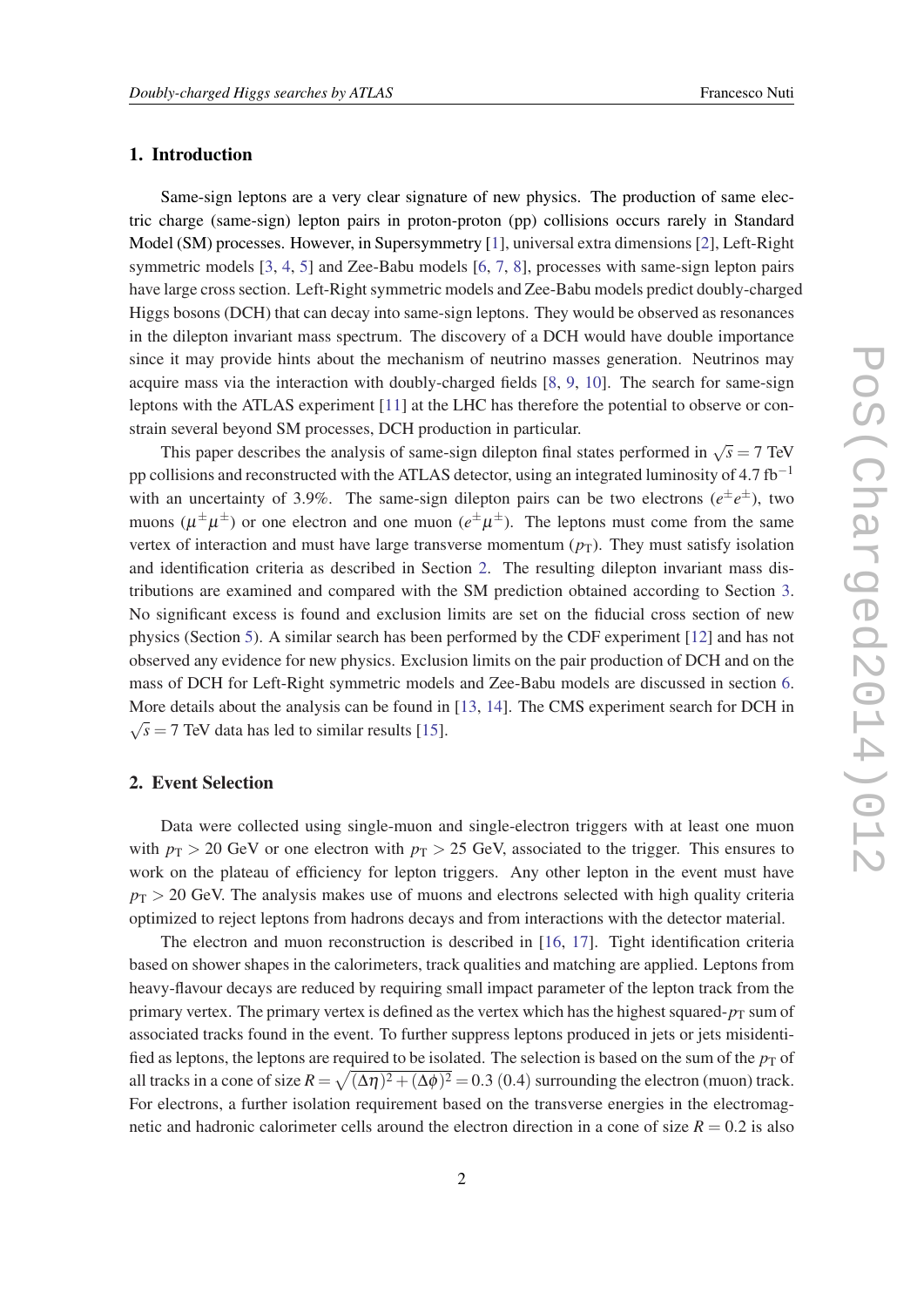<span id="page-2-0"></span>applied. In addition leptons in a cone of size  $R = 0.4$  around jets with  $p_T > 25$  GeV  $+ p_T^{\ell} \times 0.05$ , where  $p_T^{\ell}$  is the lepton  $p_T$  are rejected. The jets in this analysis are reconstructed from the energy deposits in the calorimeter using the anti-*k<sup>t</sup>* algorithm [\[18](#page-6-0)] with a radius parameter of 0.4.

Events are selected if they contain at least two leptons ( $e^{\pm}e^{\pm}$ ,  $\mu^{\pm}\mu^{\pm}$ ,  $e^{\pm}\mu^{\pm}$ ) of the same electric charge satisfying the above criteria and with an invariant mass larger than 15 GeV to avoid hadronic resonances as  $J/\psi$ . In addition, in the  $e^{\pm}e^{\pm}$  channel, the mass range 70  $<$   $m_{\ell\ell}$   $<$ 110 GeV (the *Z* peak in the same-sign region) is removed and is used for charge misidentification studies.

# 3. Background estimation

Monte Carlo (MC) simulations are used to estimate the backgrounds with leptons produced by  $W$ ,  $Z$  or  $\tau$  decays (prompt) and to model hypothetical signal events. A Data-Driven technique is adopted to provide an estimate of backgrounds where at least one lepton is produced in a hadronic decay or where the hadron is misidentified as lepton.

The main irreducible backgrounds in this analysis are the purely leptonic decays of *WZ* and *ZZ* processes. A small contribution arises from  $W^{\pm}W^{\pm}$  production in association with at least two jets and from the production of a *W* or *Z* boson in association with a top-quark pair ( $t\bar{t}W$  and  $t\bar{t}Z$ ).

Opposite-sign lepton pairs where the charge for one of the leptons is wrongly reconstructed is a reducible background. It is due to either wrong track association, or wrong track curvature measurement or reconstruction of the opposite-sign lepton of a trident event, the main occurrence. In a trident event, the lepton radiates an high-momentum photon which converts into an *e* +*e* <sup>−</sup> pair. Charge misidentification is found to be relevant for electrons and negligible for muons. Backgrounds with charge misidentified leptons are Drell-Yan  $(Z/\gamma^* + \text{jets})$ ,  $t\bar{t}$ ,  $W^+W^-$  and  $Wt$ , and they are derived from simulations. The misidentification probability is corrected in MC to reproduce data. The processes  $W\gamma$  and  $Z\gamma$ , where the photon converts to an  $e^+e^-$  pair, are also accounted for.

Same-sign dilepton signals from several beyond SM processes are simulated to evaluate the efficiency and the acceptance used in the limits. The processes are chosen to cover a broad range of event topologies. They are: pair production of doubly-charged Higgs bosons via a virtual  $Z/\gamma^*$ exchange [[19\]](#page-6-0); right-handed *W* bosons  $(W_R)$  decaying to a charged lepton and a right-handed neutrino ( $N_R$ ) [\[20](#page-6-0)]; production of a fourth-generation heavy  $b^{\prime}b^{\prime}$  pair with the  $b^{\prime}$  quarks decaying into Wt [\[21\]](#page-7-0); like-sign top-quark pair production via a t-channel exchange of a *Z'* [[22\]](#page-7-0).

The cross sections for simulated backgrounds events are normalised to next-to-leading order (NLO) or to next-to-next-to-leading order (NNLO) QCD. Signal cross sections are calculated at LO QCD. The simulated background and signal samples are processed using the GEANT4-based ATLAS detector simulation package [[23\]](#page-7-0). Multiple inelastic pp interactions are overlaid on the hard-scatter events to emulate the multiple pp interactions ('pile-up') occurring in the bunch crossings. Simulations are corrected for differences in pile-up conditions, particle selection efficiencies, momentum scales and momentum resolution between data and simulation.

Non-prompt leptons come mainly from semi-leptonic decays of heavy flavour hadrons (*b* and *c*) and from decays of long-lived particles. Hadrons misidentified as leptons are also considered non-prompt leptons. The main processes contributing to the non-prompt background are *W*+jets,  $Z/\gamma^*$ +jets, *tt*<sup>†</sup>, multi-jet QCD. Their contribution in the signal region is obtained from data. For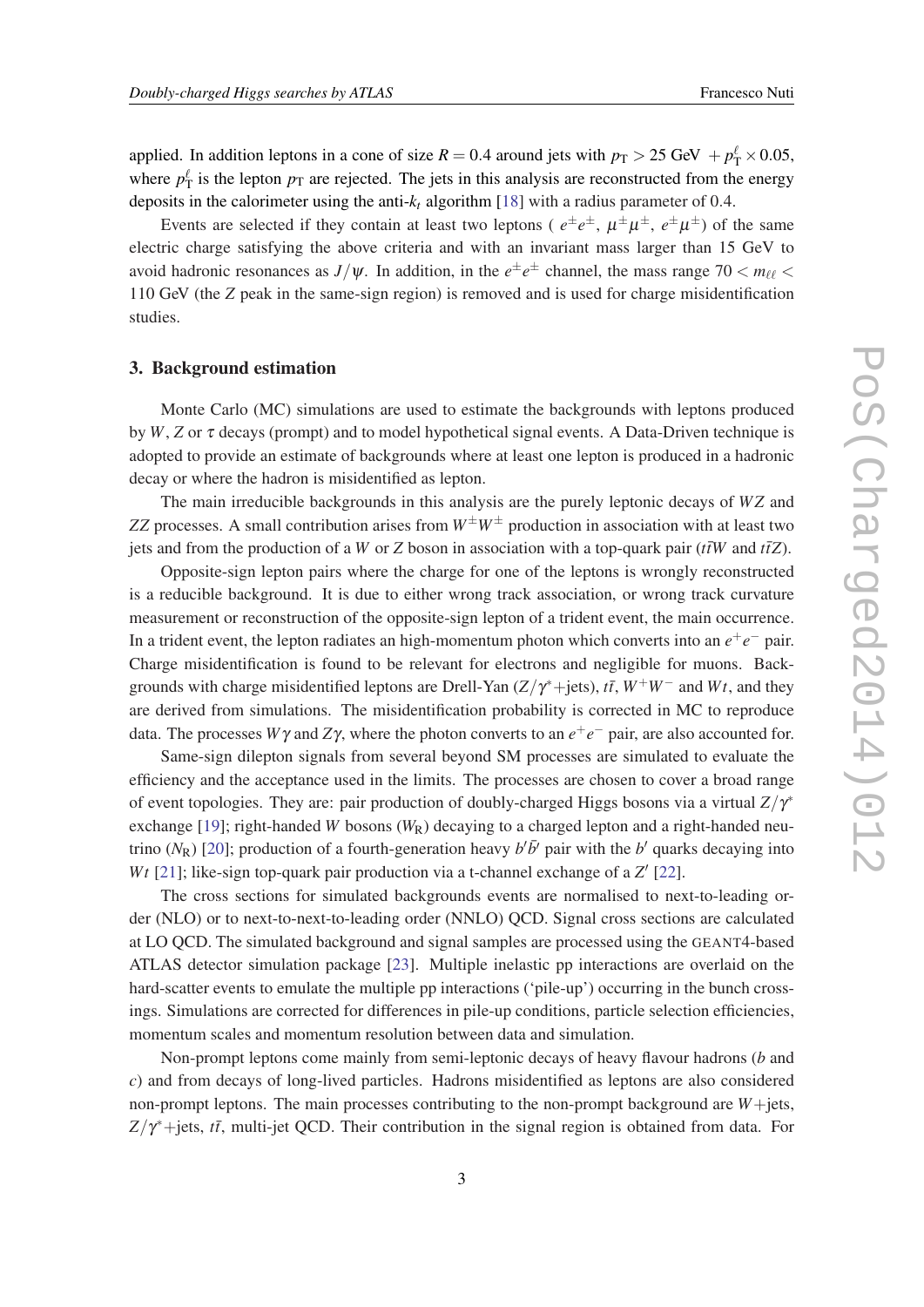<span id="page-3-0"></span>both electrons and muons, the non-prompt background determination relies on measuring a transfer factor *f* that relates the number of non-prompt leptons failing one or more of the analysis selection requirements<sup>1</sup> (N<sub>F</sub>) and the number of those passing the whole selection (N<sub>P</sub>). The transfer factor *f* is measured as a function of lepton  $p_T$  and  $|\eta|$  in control regions enriched of non-prompt leptons after the subtraction prompt contaminations from data:

$$
f(p_T, |\eta|) = \frac{N_P(p_T)}{N_F(p_T)} \times \frac{N_P(|\eta|)}{N_F(|\eta|)} \times \left\langle \frac{N_P(|\eta|)}{N_F(|\eta|)} \right\rangle^{-1}
$$
(3.1)

The total number of pairs with non-prompt leptons in the signal region,  $N_{NP}$ , is predicted by summing reweighted pairs with leptons failing the analysis selection:

$$
N_{\rm NP} = \sum_{i=1}^{\rm N_{\rm P+F}} f(p_{\rm Ti}, |\eta_i|) - \sum_{i=1}^{\rm N_{\rm F+F}} f(p'_{\rm Ti}, |\eta'_i|) \times f(p''_{\rm Ti}, |\eta''_i|)
$$
(3.2)

 $N_{\text{P+F}}$  ( $N_{\text{F+F}}$ ) is the number of pairs with one (two) lepton(s) failing the selection. The transfer factors *f* are function of the  $p<sub>T</sub>$ , the  $\eta$  and the flavour of the leptons of the *i*-th pair which fail the selection. The last term in the equation avoids double countings and the indices ' and " are used to distinguish between the two leptons failing the selection in the pair.

The predictions for prompt, non-prompt and charge misidentification backgrounds have been validated in dedicated control regions.

#### 4. Systematic uncertainties

The systematic uncertainties on the trigger selection, particle reconstruction, identification, energy scale and resolution, the luminosity, MC statistics, data-driven corrections, theoretical cross sections are taken into account. The main uncertainty on the number of predicted same-sign pairs is due to the non-prompt estimation method.

#### 5. Fiducial cross section results

Tabel 1 shows the number of observed and expected pairs in the  $e^{\pm}e^{\pm}$ ,  $e^{\pm}\mu^{\pm}$  and  $\mu^{\pm}\mu^{\pm}$ signal regions. Good agreement between data and predictions is observed in all channels. The

|                       | Number pairs |              |                                         |                   |      |
|-----------------------|--------------|--------------|-----------------------------------------|-------------------|------|
|                       | Prompt       |              | Non-Prompt $\mid e^{\pm}$ charge misid. | Total bkg         | Data |
| $e^{\pm}e^{\pm}$      | $101 \pm 13$ | $75 + 21$    | $170 \pm 33$                            | $346 \pm 44$      | 329  |
| $e^{\pm} \mu^{\pm}$   | $346 \pm 43$ | $151 \pm 47$ | $142 \pm 28$                            | $639 \pm 71$      | 658  |
| $\mu^{\pm} \mu^{\pm}$ | $205 \pm 26$ | $42 \pm 14$  | $0^{+4.9}_{-0.0}$                       | $247^{+30}_{-29}$ | 264  |

Table 1: Expected and observed numbers of same-sign lepton pairs in the  $e^\pm e^\pm$ ,  $e^\pm \mu^\pm$  and  $\mu^\pm \mu^\pm$  channels. Systematic uncertainties are shown [\[13](#page-6-0)].

largest upward deviation in the same-sign dilepton invariant mass spectrum occurs about 8% of

<sup>&</sup>lt;sup>1</sup>In this analysis the lepton fails the isolation criteria but satisfies the other analysis requirements.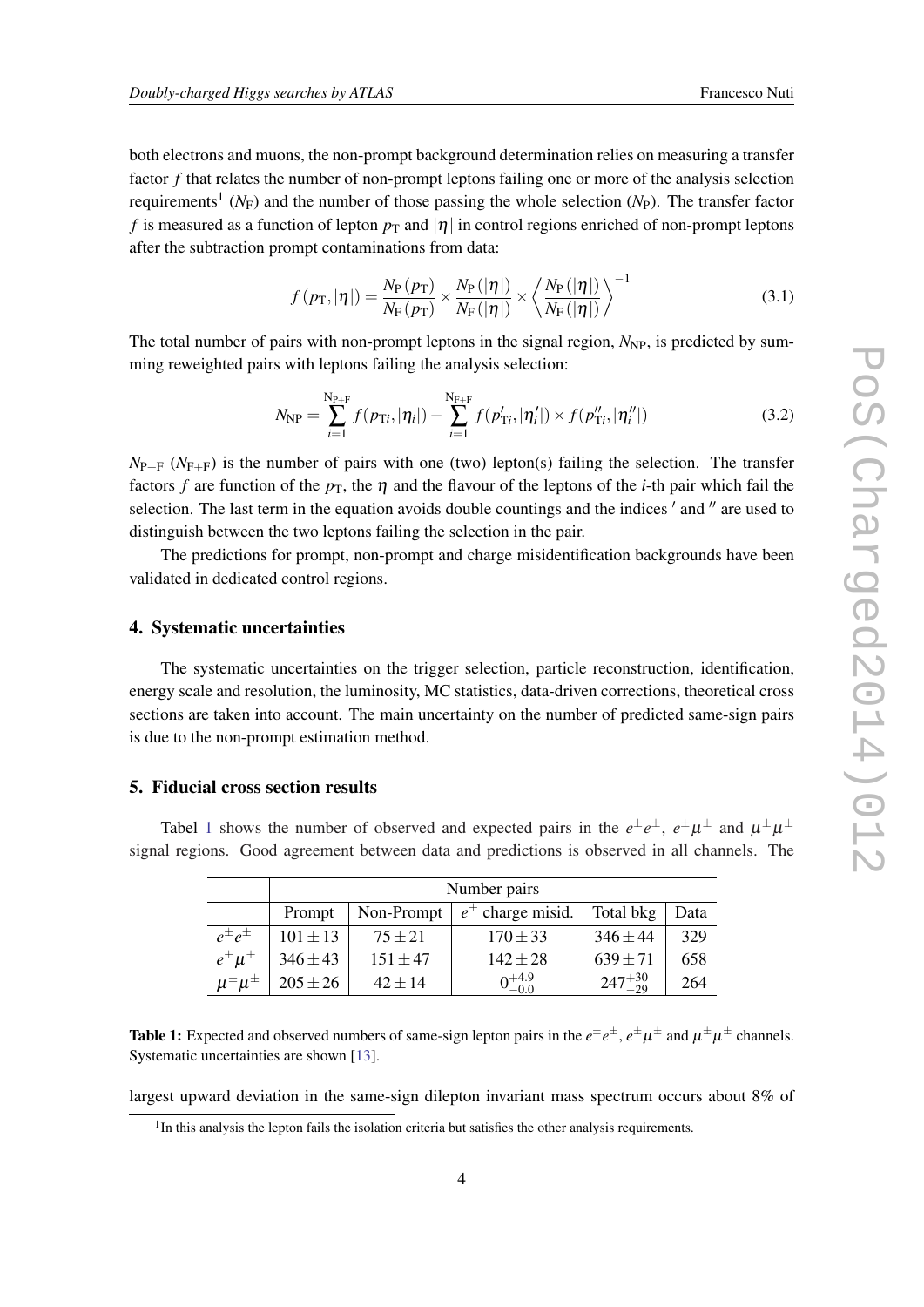<span id="page-4-0"></span>the time in background-only pseudo-experiments. The Confidence Level  $(CL<sub>S</sub>)$  method [\[24](#page-7-0)] is used to compute 95% upper limits on the number of same-sign lepton pairs  $(N_{95})$  from physics beyond the SM. The *N*<sup>95</sup> limit can be translated into an upper limit on the fiducial cross section  $\sigma_{95}^{\text{fid}} = N_{95}/(\varepsilon_{\text{fid}} \times \int Ldt)$ , where  $\varepsilon_{\text{fid}}$  is the fiducial efficiency, and  $\int Ldt$  is the integrated luminosity. The fiducial efficiency is the ratio of the number of reconstructed lepton pairs to the number of true lepton pairs satisfying the fiducial selection. The fiducial selection is optimized to reproduce at particle level, the selections applied at reconstruction level. This definition minimises the dependence of the  $\varepsilon_{\text{fid}}$  from the signal model. The lowest fiducial efficiency among all the signal processes considered is used in the  $\sigma_{95}^{\text{fid}}$  calculation to obtain results that do not depend on the signal model. The 95% CL upper limits on the fiducial cross section are shown in Figure 1 separately for each flavour combination and for various invariant mass thresholds. For all final states the observed limits are



**Figure 1:** Fiducial cross section limits for new physics at 95% CL for (a)  $e^{\pm}e^{\pm}$ , (b)  $e^{\pm}\mu^{\pm}$  and (c)  $\mu^\pm\mu^\pm$ pairs, as a function of the lower bound on the lepton pair mass. The green and yellow bands show the  $1\sigma$  and  $2\sigma$  bands on the expected limits [\[13](#page-6-0)].

generally within  $1\sigma$  of the expected limits, which are obtained using pseudo-experiments in the background only hypothesis. Observed limits vary between 1.7 fb and 64 fb.

# 6. Doubly-charged Higgs limits

A special treatment is made for the production of doubly-charged Higgs pairs. Limits on the production cross section times branching ratio (*BR*) of the decay into a specific lepton pair ( $H^{\pm\pm} \to$  $\ell^{\pm}$  $\ell'^{\pm}$ ) are set as a function of the DCH mass. The cross section times *BR* is determined using  $\sigma_{HH} \times BR = N_H^{\text{rec}}/(2 \times A \times \varepsilon \times \int L dt)$ , where  $N_H^{\text{rec}}$  is the number of reconstructed Higgs boson candidates,  $A \times \varepsilon$  is the acceptance times efficiency to find a lepton pair from the  $H^{\pm\pm}$  decay, and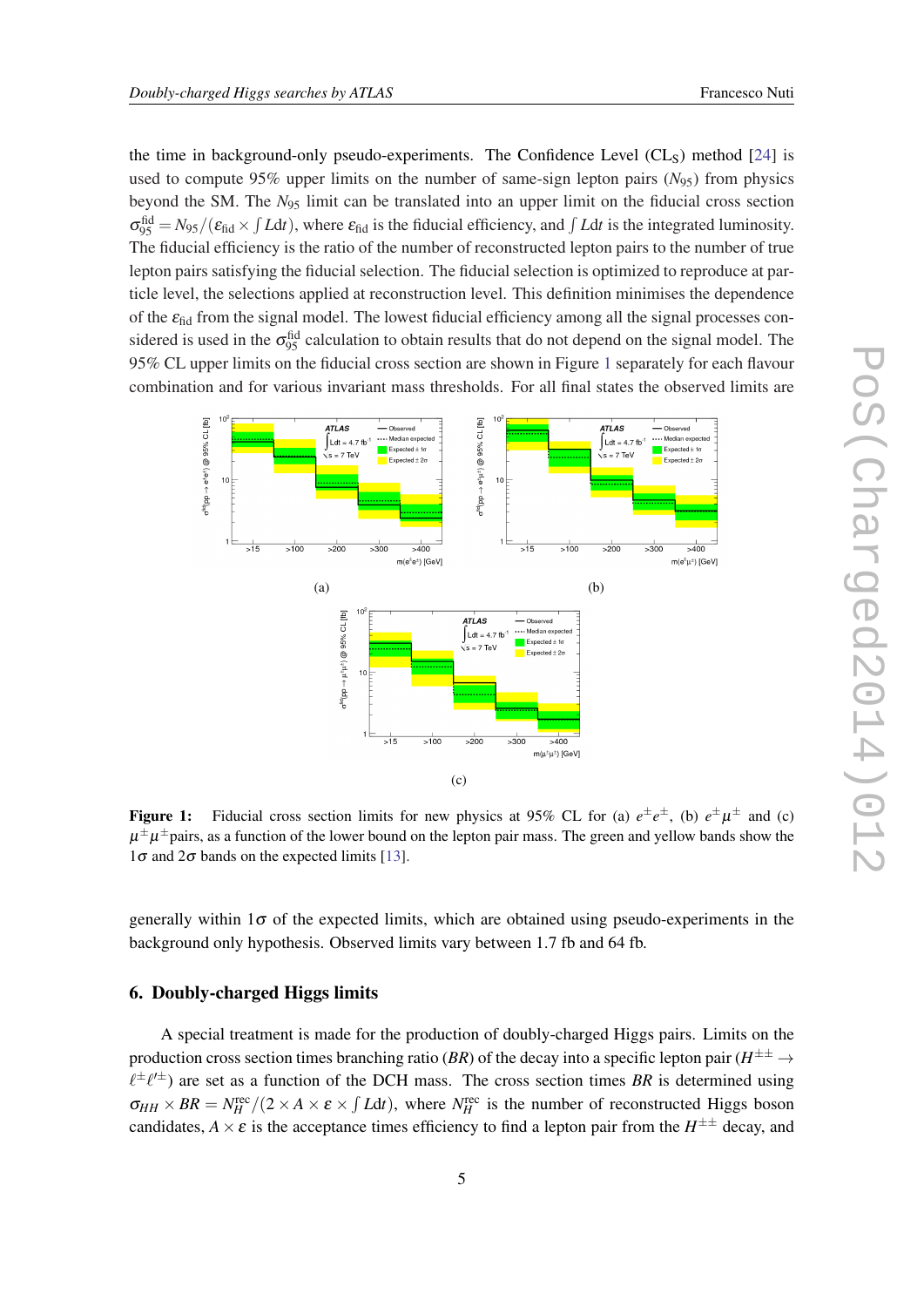the factor of two accounts for the two same-sign lepton pairs from the DCH bosons in the event. The  $A \times \varepsilon$  is calculated as a function of the simulated DCH mass. The dilepton invariant mass spectrum is scanned in mass windows optimized according to the mass resolution of the DCH. Limits on the cross section for pair production of  $H^{++}H^{--}$  bosons times BR are extracted using the CL<sub>S</sub> technique. Good agreement is seen between expected and observed limits for each lepton flavour combination. The observed limits range from 25 fb for low masses ( $m_{H^{\pm\pm}}$  < 100 GeV) to 0.6 fb for high masses ( $m_{H^{\pm\pm}} > 550$  GeV).

The results can be translated in lower limits on the mass of left-handed Higgs,  $H<sub>L</sub><sup>±±</sup>$  $L^{\pm\pm}$ , and right-handed Higgs, *H* ±±  $R^{\pm\pm}$ , for the Left-Right symmetric models. Limits on the mass of the  $H_{\rm ZBN}^{\pm\pm}$ ZBM boson predicted in the Zee-Babu models are also set. The  $H_{\rm ZBM}^{\pm\pm}$  has the same kinematic properties and production rate of the  $H<sub>L</sub><sup>\pm\pm</sup>$  $L^{\pm\pm}$ , therefore the same limit. The  $H^{\pm\pm}_R$  $H_R^{\pm\pm}$  has same kinematic of the  $H_L^{\pm\pm}$ L but a smaller production rate. The mass limits as a function of the branching ratio for  $H<sub>L</sub><sup>±</sup>$  $L^{\pm\pm}$  and  $H^{\pm\pm}_{\text{R}}$  $R^{\pm\pm}$  in the three final states are shown in Figure 2. For  $BR = 1$ , the  $H^{\pm\pm}$  mass and the  $H^{\pm\pm}$  mass are excluded below 409 GeV, 375 GeV and 398 GeV while the  $H_R^{\pm\pm}$  mass is excluded below 322 GeV, 310 GeV and 306 GeV in the  $e^{\pm}e^{\pm}$ ,  $e^{\pm}\mu^{\pm}$ ,  $\mu^{\pm}\mu^{\pm}$  channel respectively.



**Figure 2:** Observed (solid lines) and expected (dashed lines) 95% CL limits on  $H_L^{\pm \pm} \to \ell^{\pm} \ell^{\pm}$  (a) and  $H_R^{\pm\pm} \to \ell^{\pm} \ell^{\pm}$  production (b) in the branching ratio versus  $H^{\pm\pm}$  mass plane for the  $e^{\pm}e^{\pm}$ ,  $e^{\pm}\mu^{\pm}$  and  $\mu^{\pm}\mu^{\pm}$ channel [\[14](#page-6-0)].

## 7. Summary

A search for new physics in same-sign  $e^{\pm}e^{\pm}$ ,  $e^{\pm}\mu^{\pm}$  and  $\mu^{\pm}\mu^{\pm}$  pairs with 4.7 fb<sup>-1</sup> of  $\sqrt{s} = 7$ TeV *pp* collision is presented. No significant deviations from SM are observed and fiducial cross section limits of beyond SM physics with same-sign isolated leptons in the final state are set. The observed limits vary between 1.7 fb and 64 fb as functions of the dilepton invariant mass and flavour combination. Limits on the production of doubly-charged Higgs pairs have been obtained and range from 25 fb to 0.6 fb depending on the DCH mass. For the  $H^{\pm\pm}_L$  $L^{\pm\pm}$ , the  $H^{\pm\pm}_R$  $\int_{R}^{\pm\pm}$  in the Left-Right symmetric models and for the  $H_{\rm ZBM}^{\pm\pm}$  in the Zee-Babu models, lower limits on the boson mass are also derived.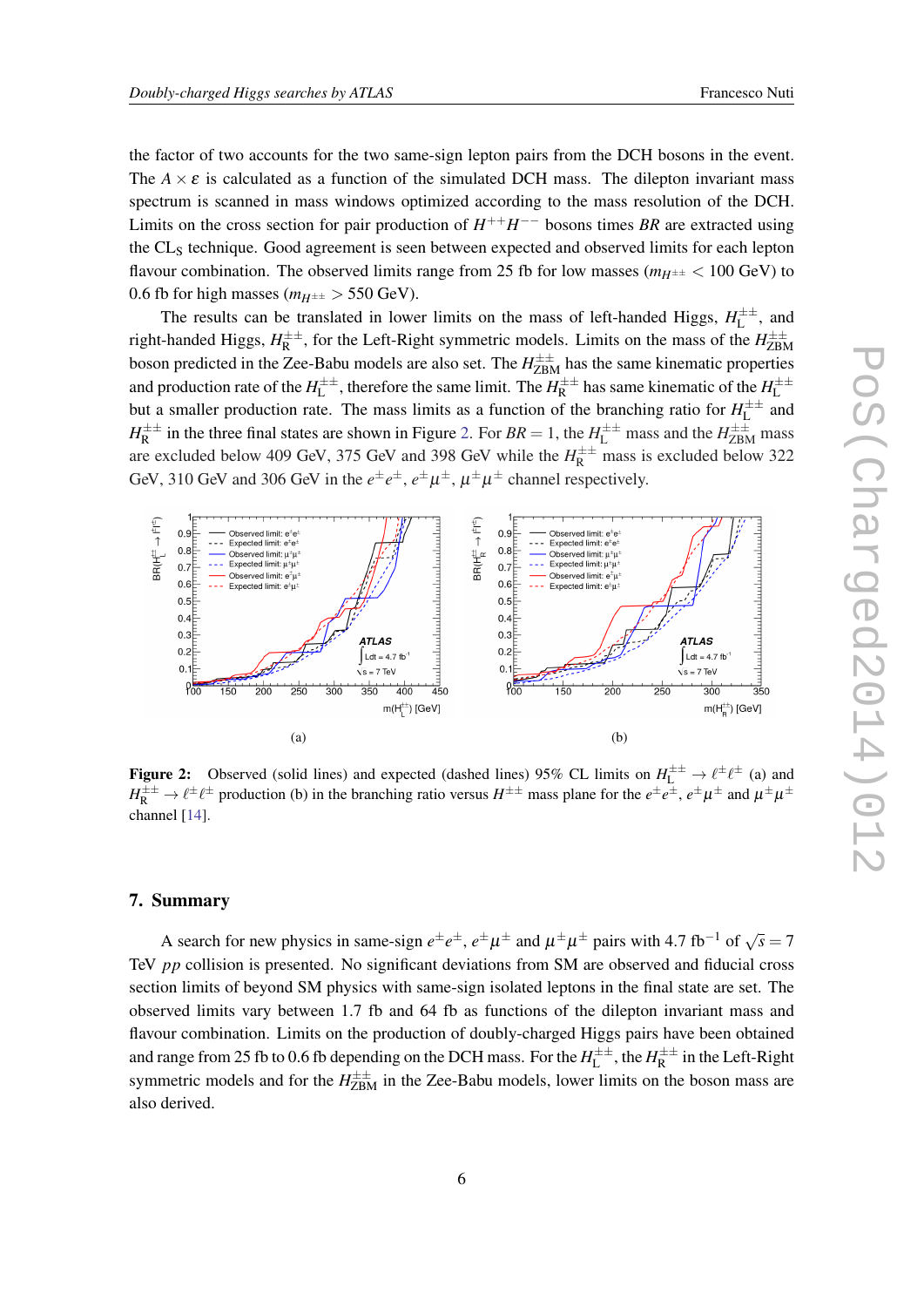#### <span id="page-6-0"></span>References

- [1] R. M. Barnett, J. F. Gunion, and H. E. Haber, *Discovering supersymmetry with like sign dileptons*, *Phys. Lett.* B 315 (1993) 349, [[hep-ph/9306204](http://xxx.lanl.gov/abs/hep-ph/9306204)].
- [2] J. Alwall, P. Schuster, and N. Toro, *Simplified Models for a First Characterization of New Physics at the LHC*, *Phys. Rev.* D 79 (2009) 075020, [[arXiv:0810.3921](http://xxx.lanl.gov/abs/0810.3921)].
- [3] J. C. Pati and A. Salam, *Lepton number as the fourth "color"*, *Phys. Rev.* D 10 (1974) 275.
- [4] R. N. Mohapatra and J. C. Pati, *Left-right gauge symmetry and an "isoconjugate" model of CP violation*, *Phys. Rev.* D 11 (1975) 566.
- [5] G. Senjanovic and R. N. Mohapatra, *Exact left-right symmetry and spontaneous violation of parity*, *Phys. Rev.* D 12 (1975) 1502.
- [6] A. Zee, *Quantum Numbers of Majorana Neutrino Masses*, *Nucl. Phys.* B 264 (1986) 99.
- [7] K. S. Babu, *Model of 'Calculable' Majorana Neutrino Masses*, *Phys. Lett.* B 203 (1988) 132.
- [8] M. Nebot, J. F. Oliver, D. Palao, and A. Santamaria, *Prospects for the Zee-Babu model at the CERN LHC and low energy experiments*, *Phys. Rev.* D 77 (2008) 093013, [[arXiv:0711.0483](http://xxx.lanl.gov/abs/0711.0483)].
- [9] M. Magg and C. Wetterich, *Neutrino mass problem and gauge hierarchy*, *Phys. Lett.* B 94 (1980) 61.
- [10] T. P. Cheng and L. F. Li, *Neutrino masses, mixings, and oscillations in*  $SU(2)\tilde{A} \tilde{U} U(1)$  *models of electroweak interactions*, *Phys. Rev.* D 22 (1980) 2860.
- [11] ATLAS Collaboration, *The ATLAS Experiment at the CERN Large Hadron Collider*, *JINST* 3 (2008) S08003.
- [12] CDF Collaboration, A. Abulencia et al., *Inclusive Search for New Physics with Like-Sign Dilepton Events in ppbar Collisions at* <sup>√</sup> *s* = 1.96 *TeV*, *Phys. Rev. Lett.* 98 (2007) 221803, [[hep-ex/0702051](http://xxx.lanl.gov/abs/hep-ex/0702051)].
- [13] ATLAS Collaboration, *Search for anomalous production of prompt like-sign lepton pairs at*  $\sqrt{s}$  = 7 *TeV with the ATLAS detector, JHEP* 12 (2012) 007, [[arXiv:1210.4538](http://xxx.lanl.gov/abs/1210.4538)].
- [14] ATLAS Collaboration, *Search for doubly-charged Higgs bosons in like-sign dilepton final states at* √  $\sqrt{s}$  = 7 *TeVwith the ATLAS detector, Eur. Phys. J.* **C 72** (2012) 2244,  $\lceil a \rceil x \leq s \leq 1210.5070 \rceil$ .
- [15] CMS Collaboration, *A search for a doubly-charged Higgs boson in pp collisions at*  $\sqrt{s} = 7$  *TeV, Eur. Phys. J.* C 72 (2012) 2189, [[arXiv:1207.2666](http://xxx.lanl.gov/abs/1207.2666)].
- [16] ATLAS Collaboration, *Electron reconstruction and identification efficiency measurements with the ATLAS detector using the 2011 LHC proton–proton collision data*, *Eur. Phys. J.* C 74 (2014) 2941, [[arXiv:1404.2240](http://xxx.lanl.gov/abs/1404.2240)].
- [17] ATLAS Collaboration, *Muon reconstruction efficiency and momentum resolution of the ATLAS experiment in proton-proton collisions at*  $\sqrt{s} = 7$  *TeV in 2010, to be submitted* (2014) [[arXiv:1404.4562](http://xxx.lanl.gov/abs/1404.4562)].
- [18] M. Cacciari, G. P. Salam, and G. Soyez, *The anti-k<sup>t</sup> jet clustering algorithm*, *JHEP* 04 (2008) 063, [[arXiv:0802.1189](http://xxx.lanl.gov/abs/0802.1189)].
- [19] K. Huitu, J. Maalampi, A. Pietilä and M. Raidal, *Doubly charged Higgs at LHC*, *Nucl. Phys.* B 487 (1997) 27, [[hep-ph/9606311](http://xxx.lanl.gov/abs/hep-ph/9606311)].
- [20] G. Barenboim, *Electroweak precision data and right-handed gauge bosons*, *Eur. Phys. J.* C 1 (1998) 369.